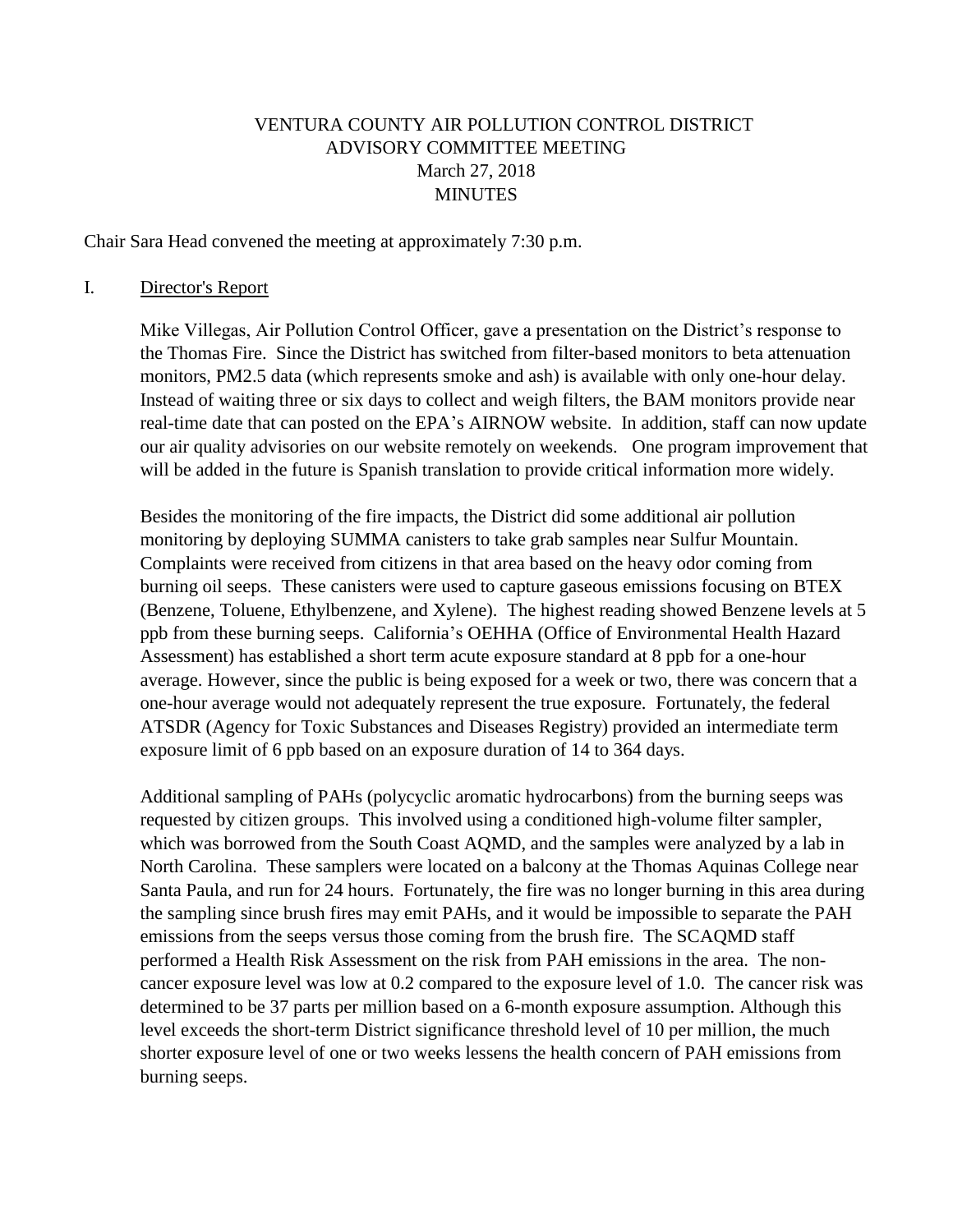VCAPCD Advisory Committee 3/27/2018 Page 2

## II. Call to Order

Chair Sara Head called the meeting to order at approximately 7:35 p.m.

#### III. Roll Call

| Present                  |                          |  |  |  |  |
|--------------------------|--------------------------|--|--|--|--|
| Ed Carloni               | Steve Colome             |  |  |  |  |
| Randy Chapman            | Hugh McTernan            |  |  |  |  |
| Ron Fazzolare            | Paul Meehan              |  |  |  |  |
| Sara Head                | Richard Nick             |  |  |  |  |
| Keith Moore              | Michael Hughes           |  |  |  |  |
| Absent                   |                          |  |  |  |  |
| Joan Burns (excused)     | <b>Thomas Lucas</b>      |  |  |  |  |
| Kim Lim (excused)        | Steven Wolfson (excused) |  |  |  |  |
| Alice Sterling (excused) | Martin Hernandez         |  |  |  |  |
| Stati                    |                          |  |  |  |  |

Mike Villegas Stan Cowen

None

Public Representing

#### IV. Minutes

There were no corrections or comments on both the minutes from meetings on February 28, 2017 and September 19, 2017. Both minutes were approved by the Committee unanimously.

V. Committee Comment

There were no Committee comments.

VI. Public Comment

There were no public members present.

## VIII. Election of Officers

Ms. Head stated the first meeting each year has a standing agenda item to elect the committee chair and vice-chair for that year. She requested nominations. Sara Head was nominated to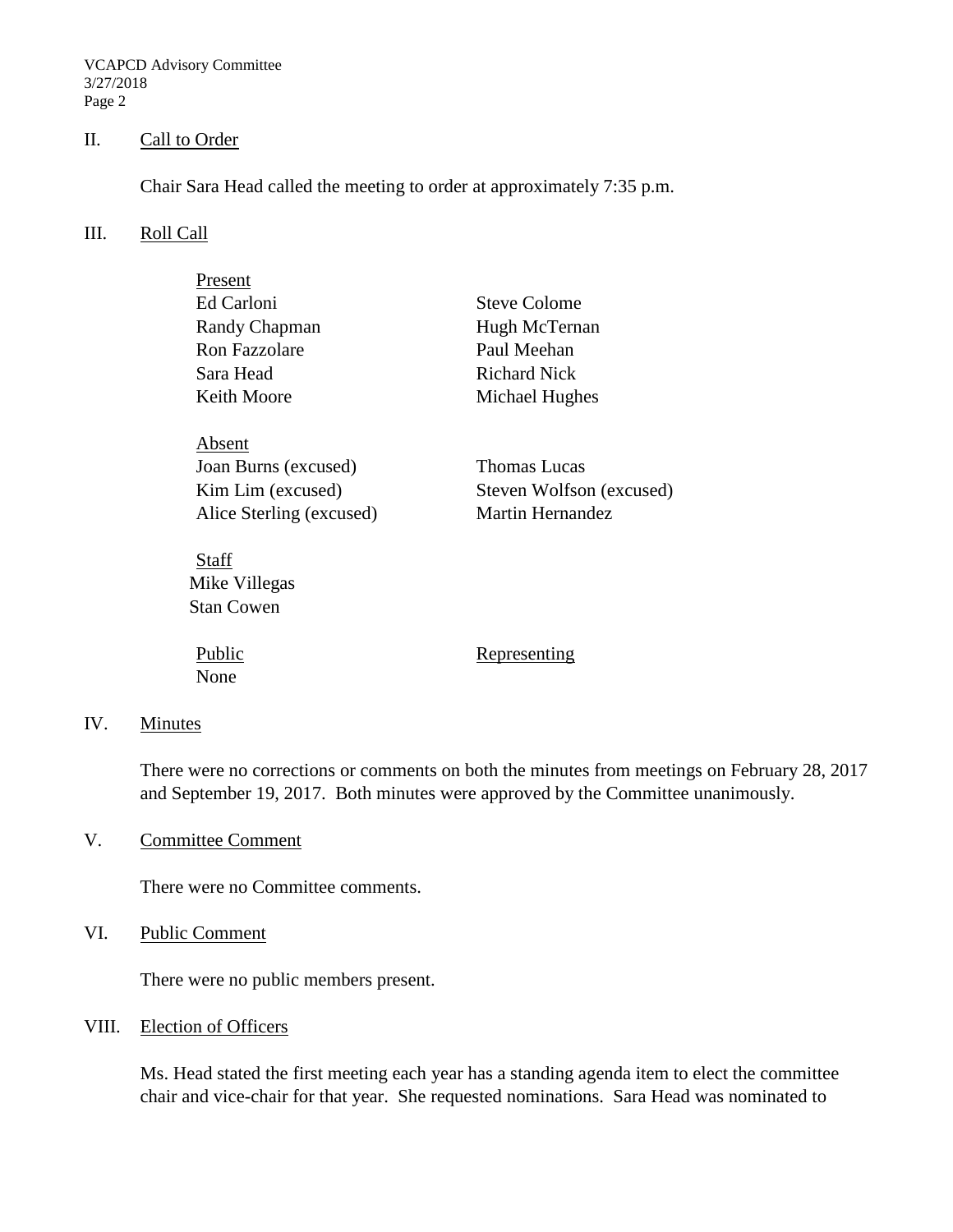serve as chair for another year. Ms. Head called for a vote and she was elected unanimously. Ms. Head stated she appreciated the vote of confidence from the Committee.

Ms. Head requested nominations for vice-chair. Mr. Meehan stated he is the current vice chair and would be willing to do it again. Ms. Head called for a vote and Mr. Meehan was elected unanimously.

## VIII. Old Business

There was no Old Business.

#### IX. New Business

Mr. Villegas provided comprehensive information on the proposed amendments to Rule 42, Permit Fees, which is a proposed 2 percent increase in annual permit renewal fees. Currently, 37 percent of the District revenue comes from permit fees, which is moving closer to the air district average of 50 percent. The other main contributors to district revenue are DMV fees (37 percent) and the EPA grant (13 percent). Other sources of revenue include fines, state subvention, and source test observation fees. The proposed 2 percent increase is less than the current consumer price index (CPI) of 2.9 percent. The proposed increase is less than CPI because staff salaries, which are the largest expense, have only increased by 1.5 percent per year. This proposal will mean a \$12 annual increase for most of the District's permit holders who pay the minimum annual permit renewal fee amount.

Mr. Villegas shared a chart of the District's operating fund balance projections from Fiscal Years 16-17 through Years 20-21. The chart shows that once the new building is refurbished in 2019, the fund balance is projected to remain in the 4 to 6 month range of operating expense policy set by the Board. The current fund balance is approximately \$9.5 million, but the District will spend \$5.3 million during the next year or two to refurbish the office building purchased by the District last year and to replace legacy software (DOS based) that is used to track permits, emission inventories, and compliance records. The software project is estimated to cost less than \$200,000 based only on implementation costs since this proprietary software developed by Santa Barbara County APCD was provided to our District free of charge. Building refurbishments currently undergoing plan and permit reviews include earthquake retrofits, a new elevator, lighting, and office/lab retrofits. The resulting fund balance of \$4.2 million will be within the range set by Board policy of 4 to 6 months operating expense (\$2.9 to \$4.4 million), and the extra cushion is needed to provide the District with the ability to more easily adapt to budget emergencies. The current federal administration has proposed cutting EPA's budget by about 30 percent, including a 30 percent hit to our EPA grant, or about \$300,000. Although Congress did restore EPA's original budget until September 30, 2018, this budgetary issue may arise again.

Having the District own its building should save the District about \$300,000 per year in annual expense since there will be no rent expenses, which are currently at \$500,000 per year. The total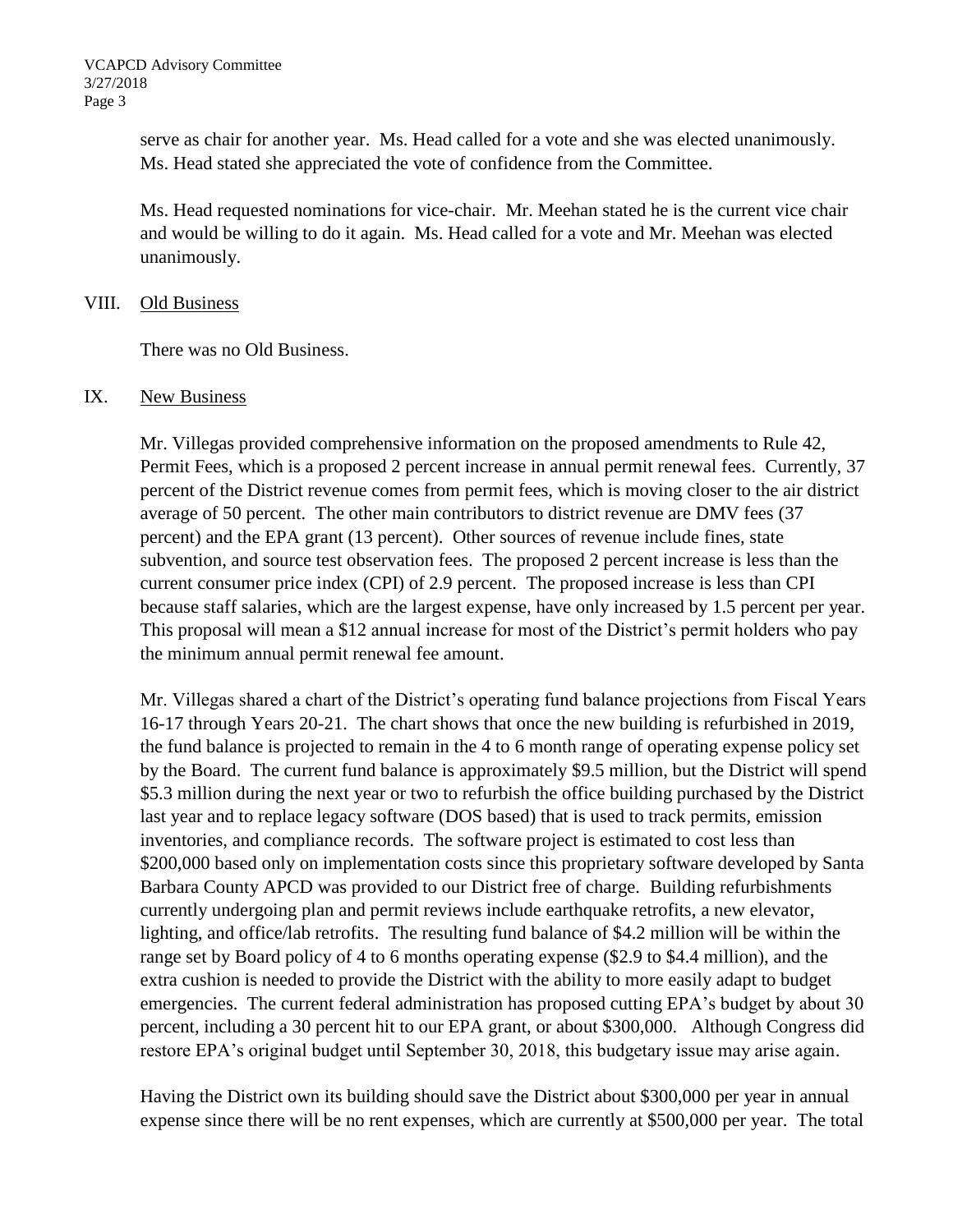cost (purchase plus renovation) of \$10.7 million is comparable to other similar size buildings in the county. The District has a current tenant in the building (a kidney dialysis center) with a lease until 2023, which will cover the current operating expenses including maintenance, landscaping, utilities, and janitorial services.

Mr. Villegas stated that he strives to manage the District in a very fiscally conservative manner. Cost cutting measures include reducing the personnel count from 64 down in 2002 when he started as APCO to 49 or 48. Based on the current uncertainty with regards to the federal budget, our program could be severely impacted. Cost savings in salaries is occurring because of the time required to hire replacements for recently retired personnel. New revenue sources include a \$142,000 grant from the Air Resources Board to implement AB 617 (Community Air Protection Program) and another state grant worth \$20,000 to implement new emission inventory requirements.

The proposal to amend Rule 42 was moved by Mr. Hughes and seconded by Mr. Meehan. The Committee voted unanimously to recommend the proposal to the Board for adoption.

# XI. Adjournment

Having no further business, the chair adjourned the meeting at approximately 8:15 p.m.

Prepared by:

Stan Cowen Air Pollution Control District Staff